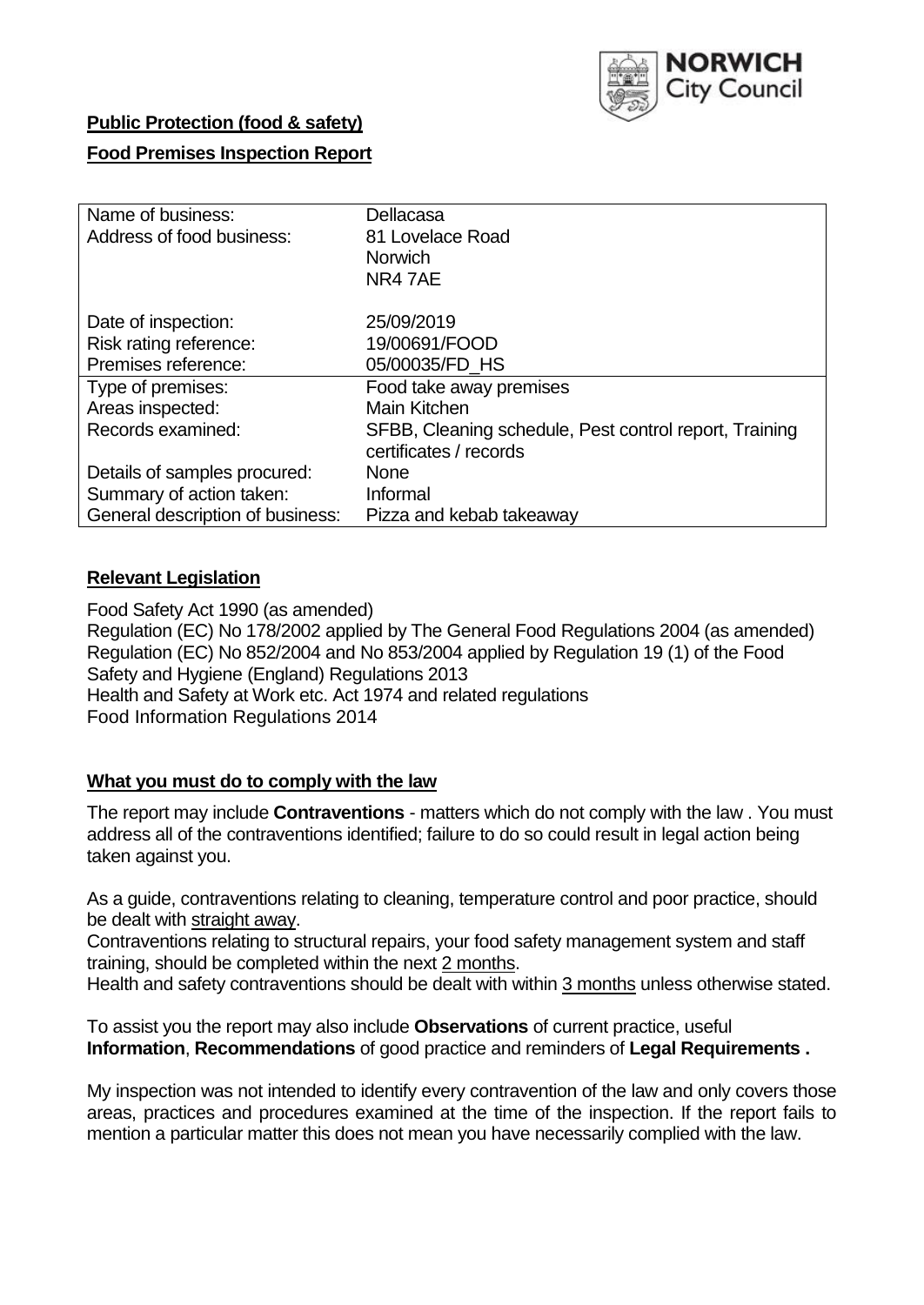# **FOOD SAFETY**

#### **How we calculate your Food Hygiene Rating:**

The food safety section has been divided into the three areas which you are scored against for the hygiene rating: 1. food hygiene and safety procedures, 2. structural requirements and 3. confidence in management/control procedures. Each section begins with a summary of what was observed and the score you have been given. Details of how these scores combine to produce your overall food hygiene rating are shown in the table.

| <b>Compliance Area</b>                     |          |    |                | <b>You Score</b> |                |    |           |    |          |  |  |
|--------------------------------------------|----------|----|----------------|------------------|----------------|----|-----------|----|----------|--|--|
| Food Hygiene and Safety                    |          |    |                | $\overline{0}$   | 5.             | 10 | 15        | 20 | 25       |  |  |
| <b>Structure and Cleaning</b>              |          |    |                | $\Omega$         | 5              | 10 | 15        | 20 | 25       |  |  |
| Confidence in management & control systems |          |    | $\overline{0}$ | 5                | 10             | 15 | 20        | 30 |          |  |  |
|                                            |          |    |                |                  |                |    |           |    |          |  |  |
| <b>Your Total score</b>                    | $0 - 15$ | 20 | $25 - 30$      |                  | $35 - 40$      |    | $45 - 50$ |    | > 50     |  |  |
| <b>Your Worst score</b>                    | 5.       | 10 | 10             |                  | 15             |    | 20        |    |          |  |  |
|                                            |          |    |                |                  |                |    |           |    |          |  |  |
| <b>Your Rating is</b>                      | 5        |    |                | 3                | $\overline{2}$ |    |           |    | $\Omega$ |  |  |

Your Food Hygiene Rating is 4 - a good standard



## **1. Food Hygiene and Safety**

Food hygiene standards are generally satisfactory and maintained. There is evidence of some non-compliance with legal requirements. Some lapses are evident however generally you have satisfactory food handling practices and procedures and adequate control measures to prevent cross-contamination are in place. The contraventions require your attention; although not critical to food safety they may become so if not addressed. **(Score 10)**

### Contamination risks

**Contravention** The following exposed ready-to-eat food and or its packaging to the risk of cross-contamination with food borne bacteria from raw meat or unwashed fruits and vegetables:

• ready-to-eat food i.e burger cheese was being stored on top of raw foods i.e burgers in the display cabinet.

**Observation** I was pleased to see that separate colour coded tongs were being used for raw and ready-to-eat foods on the griddle.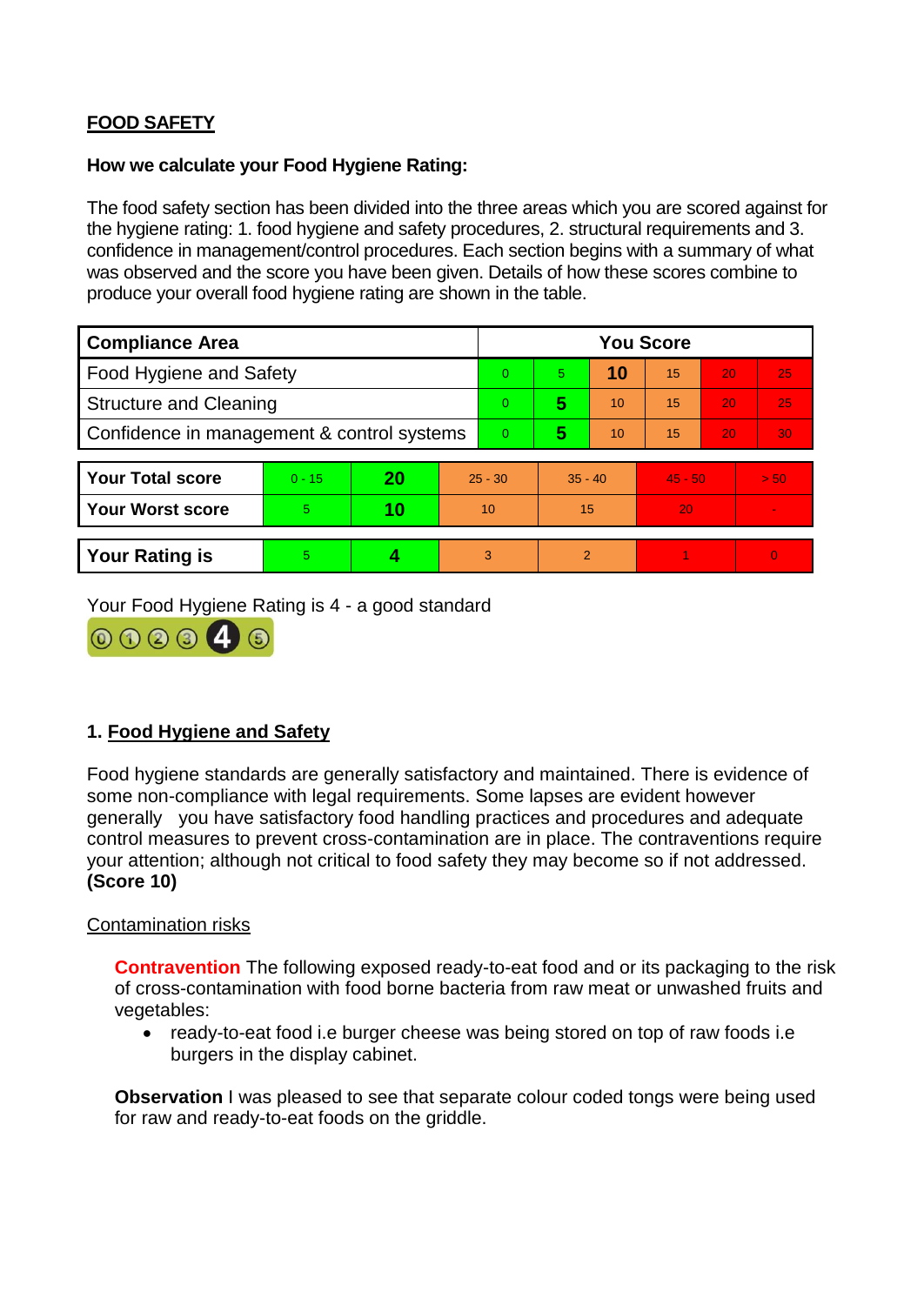**Recommendation** Raw foods i.e chicken breast and a container of marinaded chicken were being stored next to cooked chicken used for pizza toppings. Although these foods will be reheated it is good practice to store them away from raw items.

## Hand-washing

**Observation** I was pleased to see hand washing was well managed.

### Personal Hygiene

**Observation** I was pleased to see that standards of personal hygiene were high.

## Temperature Control

**Contravention** The following evidence indicated there was a risk of bacteria growing on food:

• the hot display cabinet was not holding foods i.e cooked chicken above 63° C.

**Legal Requirement** If you rely on selling hot food (displayed under 63°C) within two hours you must be able to demonstrate your system for ensuring food is either sold, placed under refrigeration, or discarded, before the two hours have elapsed.

## **2. Structure and Cleaning**

The structure facilities and standard of cleaning and maintenance are all of a good standard and only minor repairs and/or improvements are required. Pest control and waste disposal provisions are adequate. The minor contraventions require your attention. **(Score 5)**

### Cleaning of Structure

**Contravention** The following items were dirty and require more frequent and thorough cleaning:

• flooring behind pizza oven.

### Cleaning of Equipment and Food Contact Surfaces

**Contravention** The following items are dirty and must be cleaned:

- wash hand basin
- seals to Beko freezer
- blade to the table top can opener
- build up of ice to the glass topped chest freezer
- wheels to pizza oven
- filter missing to extraction canopy.

### Cleaning Chemicals / Materials / Equipment and Methods